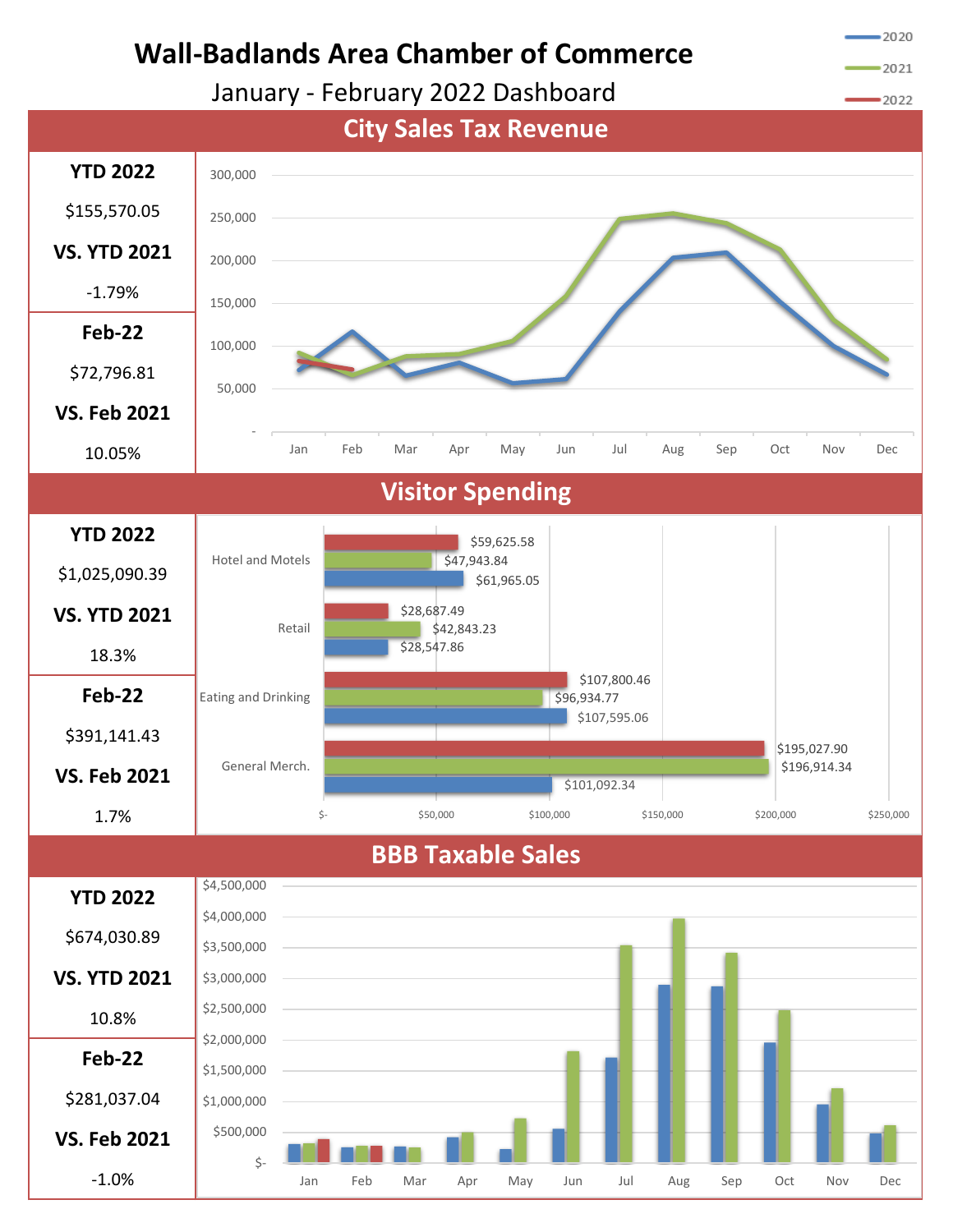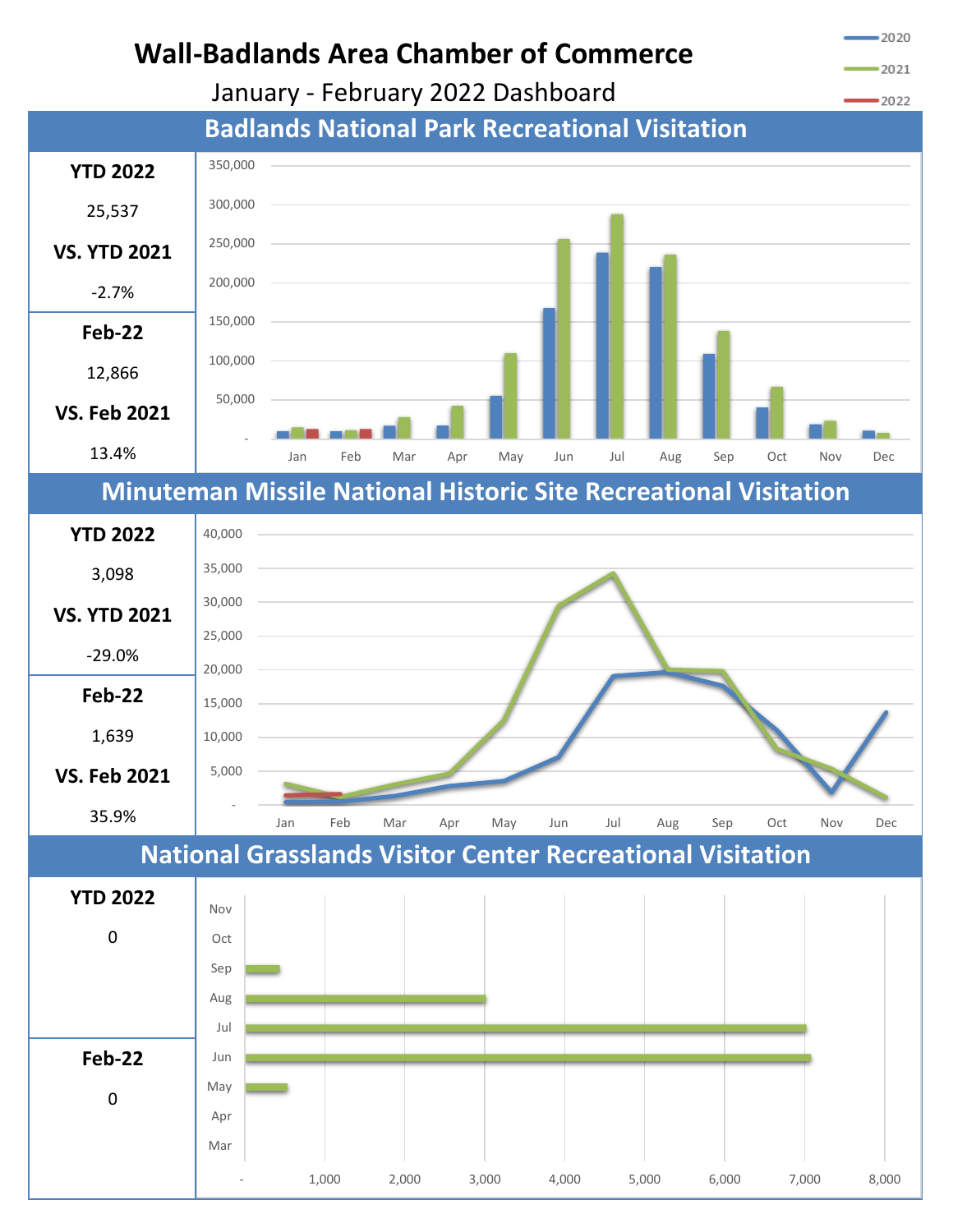

**I-90 Traffic**